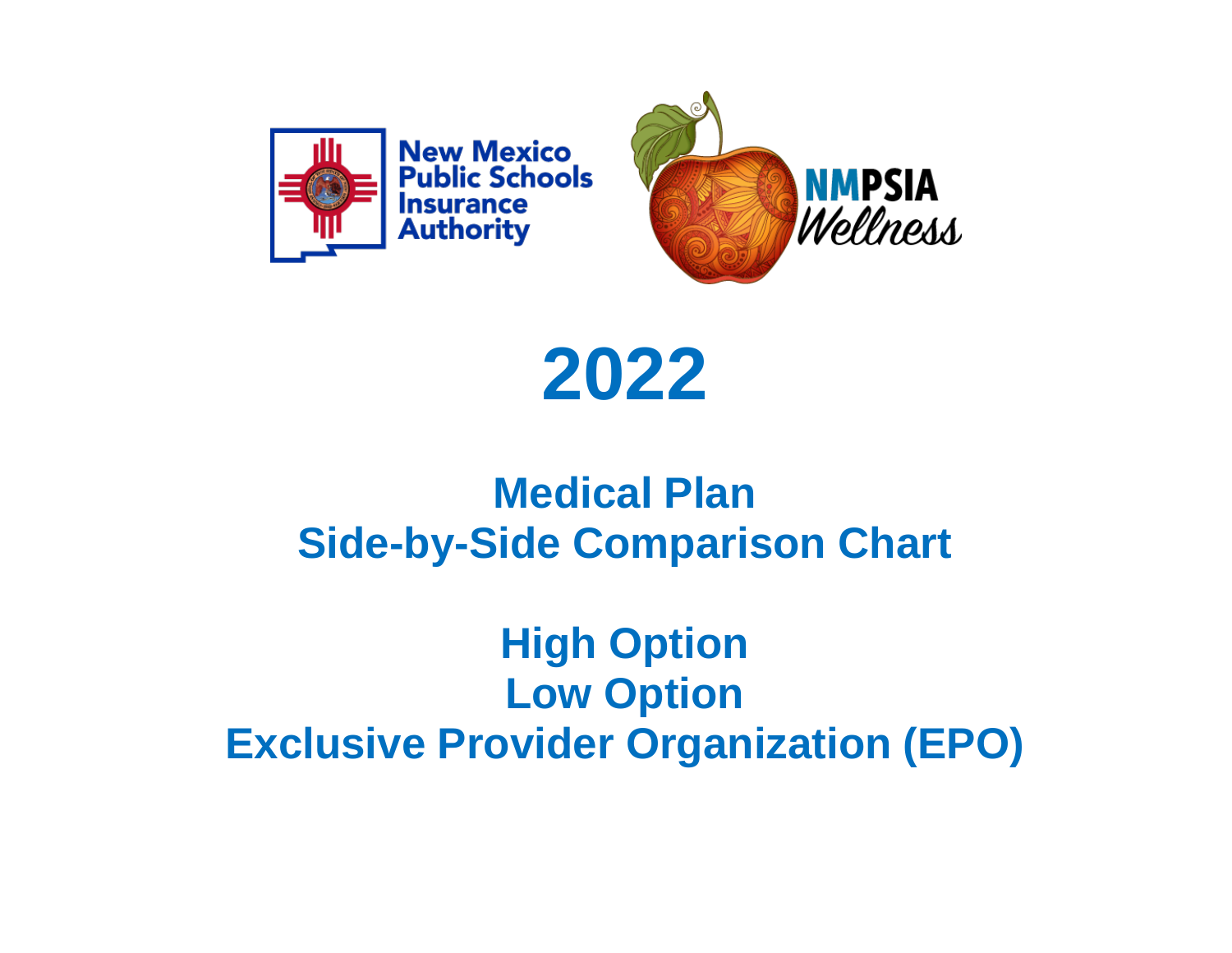

These are only summaries that list the member cost-sharing amounts and provides a brief description of NMPSIA Health Plan medical benefits.

The High and Low Option Plans are available under BlueCross BlueShield of New Mexico (BCBSNM), Cigna Health and Presbyterian Health Plan.

**The Exclusive Provider Organization (EPO) is only offered by BlueCross BlueShield of New Mexico.**

*The Summary Plan Descriptions supersede any information outlined in this summary.*

| <b>NMPSIA Health Plan Benefits</b>                                                    |                                          |                                |                                          |                                |                                          |
|---------------------------------------------------------------------------------------|------------------------------------------|--------------------------------|------------------------------------------|--------------------------------|------------------------------------------|
|                                                                                       | <b>High Option PPO Benefits</b>          |                                | <b>Low Option PPO Benefits</b>           |                                | <b>EPO Benefits</b>                      |
| There is no overall lifetime maximum benefit. However, certain services have          |                                          |                                |                                          |                                |                                          |
| maximum annual limits.                                                                | <b>Member's Share of Covered Charges</b> |                                | <b>Member's Share of Covered Charges</b> |                                | <b>Member's Share of Covered Charges</b> |
| (Deductible applies unless specified as "deductible waived")                          |                                          |                                |                                          |                                | <b>Preferred Provider</b>                |
| See below:                                                                            | <b>In-Network Provider</b>               | <b>Out-Of-Network Provider</b> | <b>In-Network Provider</b>               | <b>Out-Of-Network Provider</b> | (Narrow Network)                         |
| <b>Calendar Year Deductible</b>                                                       |                                          |                                |                                          |                                |                                          |
| Individual                                                                            | \$750                                    | \$1,500                        | \$2,000                                  | \$4,000                        | \$500                                    |
| Family                                                                                | \$1,500                                  | \$3,000                        | \$4,000                                  | \$8,000                        | \$1,000                                  |
| Annual Out-Of-Pocket Limit                                                            |                                          |                                |                                          |                                |                                          |
| (Includes copayments, coinsurance, and deductibles)                                   |                                          |                                |                                          |                                |                                          |
| Individual                                                                            | \$4,100                                  | \$9,500                        | \$4,100                                  | \$9,500                        | \$3,250                                  |
| Family                                                                                | \$8,200                                  | \$19,000                       | \$8,200                                  | \$19,000                       | \$6,500                                  |
| <b>Office Visit/Exam Charge</b>                                                       |                                          |                                |                                          |                                |                                          |
| Office and Home Visits/Exams or Consultation (Other services received during the      | <b>Office Visit Copay</b>                |                                | <b>Office Visit Copay</b>                |                                | <b>Office Visit Copay</b>                |
| office visits and listed under "Other Services," below such as therapy are subject to | (deductible waived)                      |                                | (deductible waived)                      |                                | (deductible waived)                      |
| deductible, copay, and/or coinsurance as listed in the rest of the summary.)          |                                          |                                |                                          |                                |                                          |
| Primary Preferred Provider Office/Home Visit                                          | \$25                                     | 40%                            | \$30                                     | 50%                            | \$25                                     |
| Specialist/Office/Home Visit                                                          | \$50                                     | 40%                            | \$60                                     | 50%                            | \$35                                     |
|                                                                                       |                                          |                                |                                          |                                |                                          |
| Telehealth (Virtual video visit access. *Cost varies dependent on specific plan       | \$0*                                     | <b>Not Covered</b>             | \$0*                                     | <b>Not Covered</b>             | \$0*                                     |
| details - see your health plan for more information.)                                 |                                          |                                |                                          |                                |                                          |
| <b>Office Surgery</b>                                                                 |                                          |                                |                                          |                                |                                          |
|                                                                                       | 20%                                      | 40%                            | 25%                                      | 50%                            | 20%                                      |
| (Including casts, splints, and dressings)                                             |                                          |                                |                                          |                                |                                          |
| Allergy injections (only), Extract Preparation                                        | No Charge<br>(deductible waived)         | 40%                            | 25%                                      | 50%                            | No Charge<br>(deductible waived)         |
| <b>Therapeutic Injections: Allergy Testing</b>                                        | \$25                                     | 40%                            | 25%                                      | 50%                            | \$25                                     |
| <b>Routine/Preventive Services</b>                                                    |                                          |                                |                                          |                                |                                          |
| Routine Adult Physicals and Gynecological Exams, Routine Tests (including Pap Tests,  |                                          |                                |                                          |                                |                                          |
| Cholesterol tests, Urinalysis, Human Papillomavirus (HPV) Screening), Colonoscopies   |                                          |                                |                                          |                                |                                          |
| and Mammograms (one covered at 100% annually regardless of diagnosis when in-         |                                          | 40%                            |                                          | 50%                            |                                          |
| network), Health Education Counseling (including diabetic and smoking cessation       | No Charge                                |                                | No Charge                                |                                | No Charge                                |
| counseling), Family Planning (including insertion/removal of birth control devices,   | (deductible waived)                      | (deductible waived)            | (deductible waived)                      | (deductible waived for         | (deductible waived)                      |
| surgical sterilization in office, birth control and therapeutic injections),          |                                          |                                |                                          | routine testing only)          |                                          |
| Immunizations (including travel immunizations); Well-Child Care; Routine Vision or    |                                          |                                |                                          |                                |                                          |
| <b>Hearing Screenings</b>                                                             |                                          |                                |                                          |                                |                                          |
| Acupuncture, Chiropractic (Spinal Manipulation), and                                  |                                          | 40%                            | 25%                                      | 50%                            |                                          |
| Massage Therapy (If medically necessary)                                              |                                          |                                |                                          |                                |                                          |
| (combined max. benefit of 30 visits/calendar year)                                    |                                          |                                |                                          |                                |                                          |
|                                                                                       | \$50 copay                               |                                | \$50 copay                               |                                | \$35 copay                               |
| <b>Naprapathy and Rolfing</b>                                                         | (deductible waived)                      | Naprapathy and Rolfing         | <b>Naprapathy &amp; Rolfing</b>          | Naprapathy and Rolfing         | (deductible waived)                      |
| (combined max. benefit of 30 visits/calendar year)                                    |                                          | <b>Not Covered</b>             | (deductible waived                       | <b>Not Covered</b>             |                                          |
|                                                                                       |                                          |                                |                                          |                                |                                          |
| (Not covered out-of-network)                                                          |                                          |                                | (Limit \$500 per year)                   |                                |                                          |
| <b>Ambulance Service:</b>                                                             | \$50 copay                               |                                | 25% coinsurance                          |                                | \$25                                     |
| Ground and Emergency Air Transport                                                    | (deductible waived)                      |                                | after deductible                         |                                | (deductible waived)                      |
| Ambulance Services: Inter-facility Transport                                          | \$O.<br>(deductible waived)              |                                | \$0<br>(deductible waived)               |                                | \$O<br>(deductible waived)               |
| <b>Autism Spectrum Disorder</b>                                                       |                                          |                                |                                          |                                |                                          |
| Applied Behavioral Analysis (ABA). Specialist includes outpatient physical therapy,   | No Charge                                | 40%                            | No Charge                                | 50%                            | No Charge                                |
| occupational therapy & speech therapy.                                                |                                          |                                |                                          |                                |                                          |
| <b>Biofeedback</b>                                                                    | \$50 copay                               |                                |                                          |                                | \$35 copay                               |
| (For specified medical conditions only)                                               | (deductible waived)                      | 40%                            | 25%                                      | 50%                            | (deductible waived)                      |
|                                                                                       |                                          |                                |                                          |                                |                                          |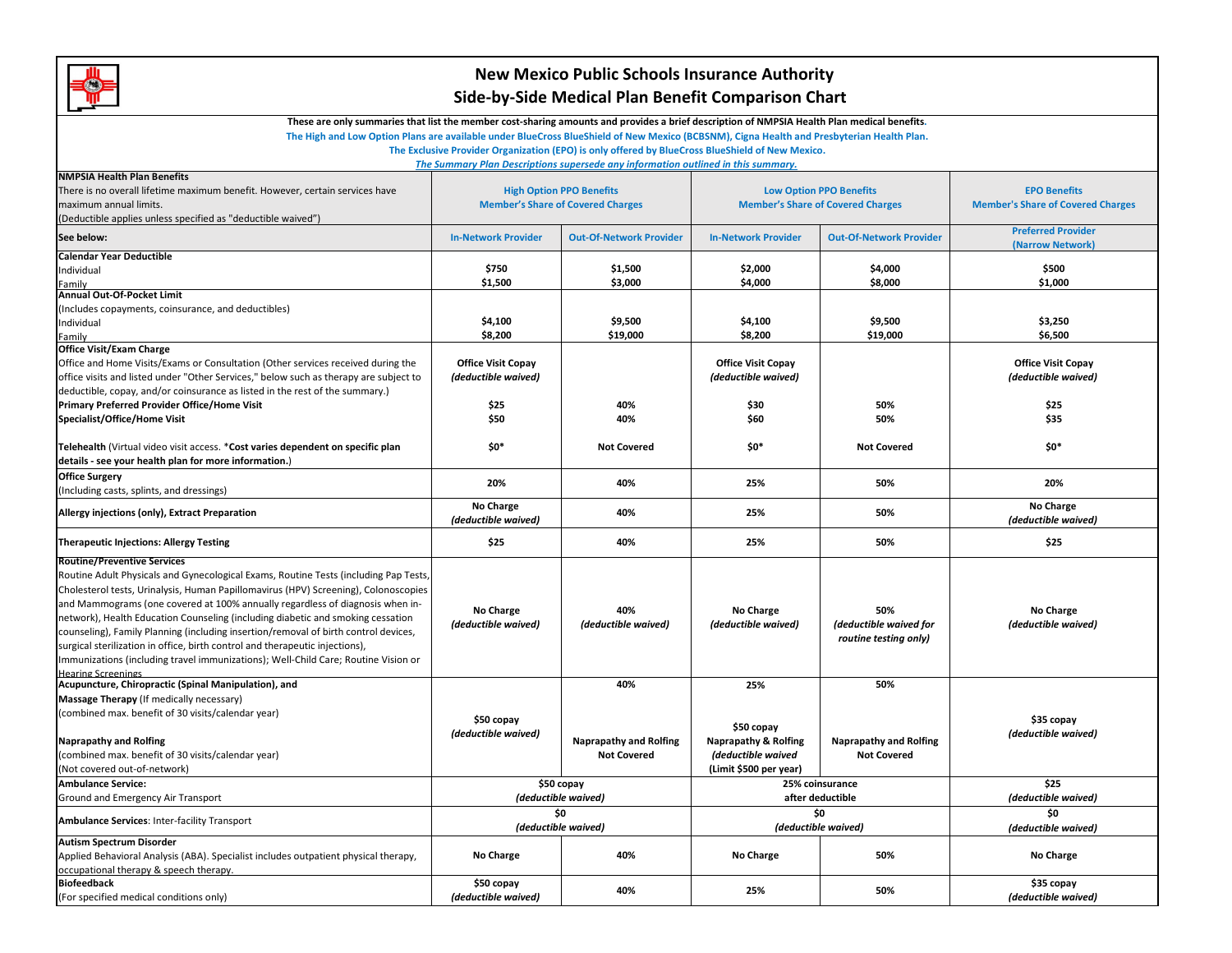

These are only summaries that list the member cost-sharing amounts and provides a brief description of NMPSIA Health Plan medical benefits.

The High and Low Option Plans are available under BlueCross BlueShield of New Mexico (BCBSNM), Cigna Health and Presbyterian Health Plan.

**The Exclusive Provider Organization (EPO) is only offered by BlueCross BlueShield of New Mexico.**

*The Summary Plan Descriptions supersede any information outlined in this summary.*

| <b>NMPSIA Health Plan Benefits</b><br>There is no overall lifetime maximum benefit. However, certain services have<br>maximum annual limits.<br>(Deductible applies unless specified as "deductible waived")                | <b>High Option PPO Benefits</b><br><b>Member's Share of Covered Charges</b>                                                        |                                        | <b>Low Option PPO Benefits</b><br><b>Member's Share of Covered Charges</b>                                                         |                                        | <b>EPO Benefits</b><br><b>Member's Share of Covered Charges</b>                                                                    |
|-----------------------------------------------------------------------------------------------------------------------------------------------------------------------------------------------------------------------------|------------------------------------------------------------------------------------------------------------------------------------|----------------------------------------|------------------------------------------------------------------------------------------------------------------------------------|----------------------------------------|------------------------------------------------------------------------------------------------------------------------------------|
| See below:                                                                                                                                                                                                                  | <b>In-Network Provider</b>                                                                                                         | <b>Out-Of-Network Provider</b>         | <b>In-Network Provider</b>                                                                                                         | <b>Out-Of-Network Provider</b>         | <b>Preferred Provider</b><br>(Narrow Network)                                                                                      |
| Cardiac and Pulmonary Rehabilitation (Office/Outpatient)                                                                                                                                                                    | \$50 copay<br>(deductible waived)                                                                                                  | 40%                                    | 25%                                                                                                                                | 50%                                    | \$35 copay<br>(deductible waived)                                                                                                  |
| Dental/Facial Accident, Oral Surgery & TMJ/CMJ Services                                                                                                                                                                     | <b>Varies by Services</b>                                                                                                          | 40%                                    | 25%                                                                                                                                | 50%                                    | <b>Varies by Services</b>                                                                                                          |
| <b>Emergency Room Treatment</b><br>Physician and other professional provider charges                                                                                                                                        | \$450 copay<br>(deductible waived)                                                                                                 |                                        | \$450 copay<br>after deductible                                                                                                    |                                        | \$150 copay<br>plus 20% coinsurance<br>after deductible                                                                            |
| <b>Hearing Aids and Related Services</b><br>(Age 21 & older: Routine exams testing not covered)                                                                                                                             | Hearing Aids: No Charge up to \$500;<br>thereafter you pay 90% coinsurance<br>in any 36-month period                               |                                        | Hearing Aids: No Charge up to \$500;<br>thereafter you pay 90% coinsurance<br>in any 36-month period                               |                                        | Hearing Aids: No Charge up to \$500;<br>thereafter you pay 90% coinsurance<br>in any 36-month period                               |
| <b>Hearing Aids and Related Services</b><br><b>Under age 21:</b> Exam testing subject to usual cost-sharing)                                                                                                                | Hearing Aids: No Charge up to \$2,200<br>per hearing impaired ear;<br>thereafter you pay 90% coinsurance<br>in any 36-month period |                                        | Hearing Aids: No Charge up to \$2,200<br>per hearing impaired ear;<br>thereafter you pay 90% coinsurance<br>in any 36-month period |                                        | Hearing Aids: No Charge up to \$2,200 per<br>hearing impaired ear;<br>thereafter you pay 90% coinsurance<br>in any 36-month period |
| Home Health Care/Home I.V. Services<br>Limitations                                                                                                                                                                          | 20%<br><b>Unlimited</b>                                                                                                            | 40%<br>120 visits per<br>calendar year | 25%<br>Unlimited                                                                                                                   | 50%<br>120 visits per<br>calendar year | 20%<br><b>Unlimited</b>                                                                                                            |
| <b>Hospice Services</b><br>Including respite care (limited to 10 days for each 6-month per hospice period - 2<br>periods per lifetime) & bereavement counseling (limited to 3 sessions during the<br>ospice benefit period) | No Charge<br>(deductible waived)                                                                                                   | 40%                                    | 25%                                                                                                                                | 50%                                    | No Charge<br>(deductible waived)                                                                                                   |
| Infertility: Diagnosis Only - No Treatment                                                                                                                                                                                  | Varies by services                                                                                                                 | 40%                                    | Varies by services                                                                                                                 | 50%                                    | Varies by services                                                                                                                 |
| Lab, X-Ray, and other Basic Diagnostic Tests - non-routine<br>(Office/Freestanding Lab or Radiology Facility)                                                                                                               | \$30 copay or actual<br>allowable amount,<br>whichever is<br>less per day<br>(deductible waived)                                   | 40%                                    | \$35 copay or actual<br>allowable amount,<br>whichever is<br>less per day<br>(deductible waived)                                   | 50%                                    | \$25 copay or actual allowable amount,<br>whichever is less per day<br>(deductible waived)                                         |
| Lab, X-Ray, and other Basic Diagnostic Tests - non-routine<br>(Outpatient Department of Hospital)                                                                                                                           | \$60 copay or actual<br>allowable amount.<br>whichever is<br>less per day<br>(deductible waived)                                   | 40%                                    | \$70 copay or actual<br>allowable amount.<br>whichever is<br>less per day<br>(deductible waived)                                   | 50%                                    | \$50 copay or actual allowable amount,<br>whichever is less per day<br>(deductible waived)                                         |
| <b>High Tech Imaging:</b><br>MRI, MRA, CT Scan, PET Scan                                                                                                                                                                    | \$600 copay or 20%,<br>whichever is less per day<br>(deductible waived)                                                            | 40%                                    | \$700 copay or 25%,<br>whichever is less per day<br>(deductible waived)                                                            | 50%                                    | \$500 copay or 20%,<br>whichever is less per day<br>(deductible waived)                                                            |
| Professional Interpretation & Reading (Lab, X-Ray, & High Tech)                                                                                                                                                             | No Charge                                                                                                                          | 40%                                    | No Charge                                                                                                                          | 50%                                    | No Charge                                                                                                                          |
| <b>Prothrombin Time Test</b>                                                                                                                                                                                                | \$10 copay<br>(deductible waived)                                                                                                  | 40%                                    |                                                                                                                                    | 50%                                    | \$10 copay<br>(deductible waived)                                                                                                  |
| <b>Sleep Study</b>                                                                                                                                                                                                          | 20%                                                                                                                                | 40%                                    | 25%                                                                                                                                | 50%                                    | 20%                                                                                                                                |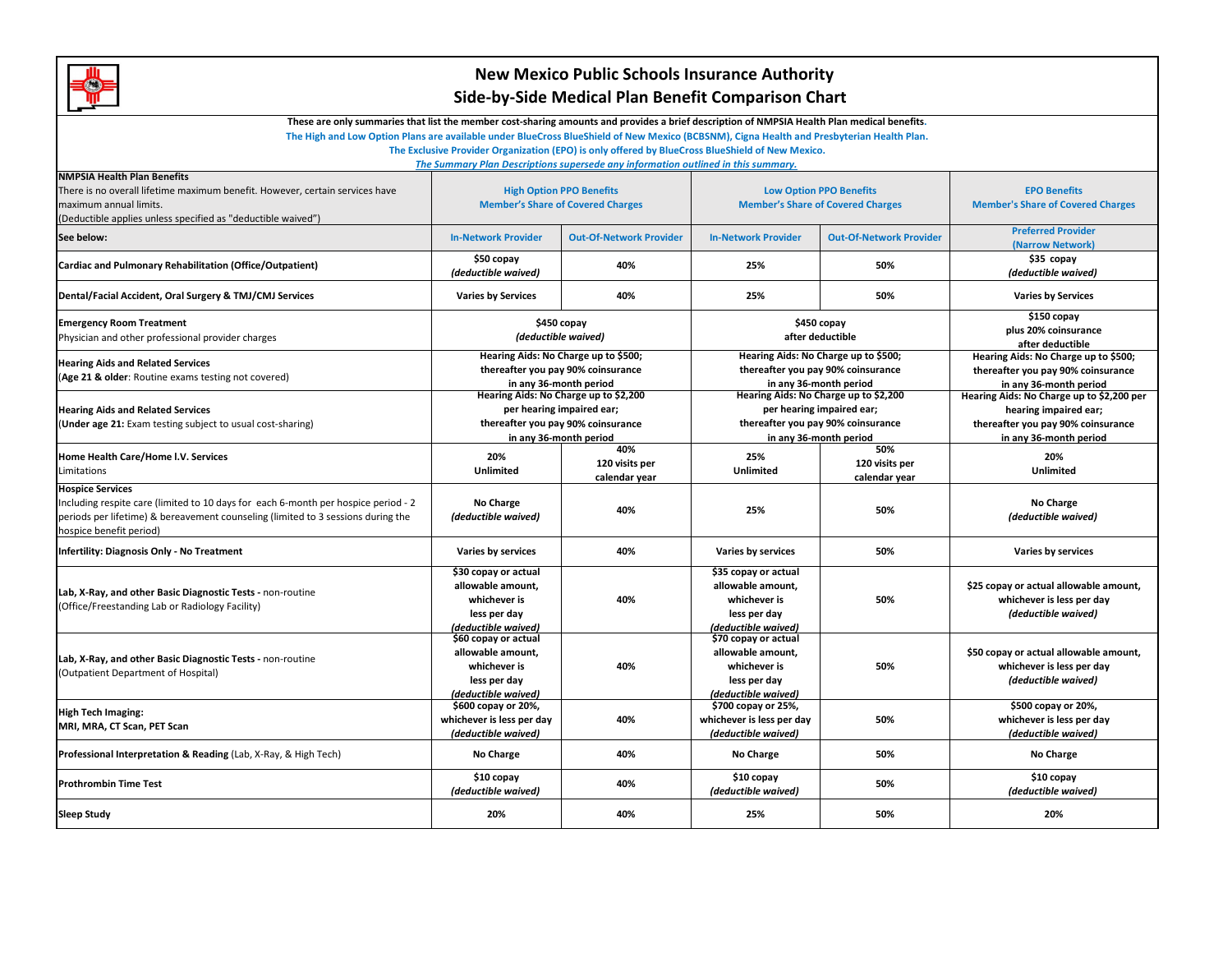

| <u>man a</u>                                                                                                                                                                                                                                                              |                                          | Side-Dy-Side Micdical Fight Defierit Companison Chart                                            |                            |           |                                          |                                          |  |  |
|---------------------------------------------------------------------------------------------------------------------------------------------------------------------------------------------------------------------------------------------------------------------------|------------------------------------------|--------------------------------------------------------------------------------------------------|----------------------------|-----------|------------------------------------------|------------------------------------------|--|--|
| These are only summaries that list the member cost-sharing amounts and provides a brief description of NMPSIA Health Plan medical benefits.                                                                                                                               |                                          |                                                                                                  |                            |           |                                          |                                          |  |  |
| The High and Low Option Plans are available under BlueCross BlueShield of New Mexico (BCBSNM), Cigna Health and Presbyterian Health Plan.                                                                                                                                 |                                          |                                                                                                  |                            |           |                                          |                                          |  |  |
|                                                                                                                                                                                                                                                                           |                                          | The Exclusive Provider Organization (EPO) is only offered by BlueCross BlueShield of New Mexico. |                            |           |                                          |                                          |  |  |
|                                                                                                                                                                                                                                                                           |                                          | The Summary Plan Descriptions supersede any information outlined in this summary.                |                            |           |                                          |                                          |  |  |
| <b>NMPSIA Health Plan Benefits</b>                                                                                                                                                                                                                                        |                                          |                                                                                                  |                            |           |                                          |                                          |  |  |
| There is no overall lifetime maximum benefit. However, certain services have                                                                                                                                                                                              | <b>High Option PPO Benefits</b>          |                                                                                                  |                            |           | <b>Low Option PPO Benefits</b>           | <b>EPO Benefits</b>                      |  |  |
| maximum annual limits.                                                                                                                                                                                                                                                    | <b>Member's Share of Covered Charges</b> |                                                                                                  |                            |           | <b>Member's Share of Covered Charges</b> | <b>Member's Share of Covered Charges</b> |  |  |
| (Deductible applies unless specified as "deductible waived")                                                                                                                                                                                                              | <b>Preferred Provider</b>                |                                                                                                  |                            |           |                                          |                                          |  |  |
| See below:                                                                                                                                                                                                                                                                | <b>In-Network Provider</b>               | <b>Out-Of-Network Provider</b>                                                                   | <b>In-Network Provider</b> |           | <b>Out-Of-Network Provider</b>           | (Narrow Network)                         |  |  |
| (EPO Option copays are waived if you are re-admitted for the same condition within 15 days of discharge or<br><b>Inpatient Hospital/Facility Services</b><br>transferred to a rehab or skilled nursing facility within 15 days of discharge from an acute care facility.) |                                          |                                                                                                  |                            |           |                                          |                                          |  |  |
| Medical/Surgical Acute Care, and Maternity-Related Room & Board                                                                                                                                                                                                           |                                          |                                                                                                  |                            |           |                                          |                                          |  |  |
| Covered Ancillaries, Related Professional Charges,                                                                                                                                                                                                                        | 20% coinsurance                          | 40% coinsurance                                                                                  | 25%                        |           | 50%                                      | \$500 facility copay/admission           |  |  |
| Skilled Nursing Facility (max. 60 days/calendar year)                                                                                                                                                                                                                     | after deductible                         | after deductible                                                                                 |                            |           |                                          | plus 20%                                 |  |  |
| <b>Inpatient Physical Rehabilitation</b>                                                                                                                                                                                                                                  |                                          |                                                                                                  |                            |           |                                          |                                          |  |  |
| <b>Observation Stay including Related Professional Charges</b>                                                                                                                                                                                                            | \$100 facility copay<br>plus 20%         | 40%                                                                                              |                            | 25%       | 50%                                      | \$100 facility copay<br>plus 20%         |  |  |
| <b>Maternity Services</b>                                                                                                                                                                                                                                                 |                                          |                                                                                                  |                            |           |                                          |                                          |  |  |
| Physicians Midwife Services (Delivery, pre- and post-natal care, including lab,                                                                                                                                                                                           | \$25 Office Visit                        |                                                                                                  |                            |           |                                          |                                          |  |  |
| diagnostic testing, and pre-natal genetic testing, if medically necessary)                                                                                                                                                                                                | Copay/Initial Visit                      | 40%                                                                                              |                            | 25%       | 50%                                      | \$25 Office Visit Copay/Initial Visit    |  |  |
| <b>Hospital Admission</b>                                                                                                                                                                                                                                                 | 20% coinsurance                          |                                                                                                  |                            |           |                                          |                                          |  |  |
| (Including routine newborn nursery charges)                                                                                                                                                                                                                               | after deductible                         | 40%                                                                                              | 25%                        |           | 50%                                      | \$500 copay per pregnancy plus 20%       |  |  |
| <b>Extended Stay (non-routine)</b>                                                                                                                                                                                                                                        | 20% coinsurance                          |                                                                                                  |                            |           |                                          | \$500 facility copay/admission           |  |  |
| Charges for covered Newborn                                                                                                                                                                                                                                               | after deductible                         | 40%                                                                                              | 25%                        |           | 50%                                      | plus 20%                                 |  |  |
| <b>Home Birth</b>                                                                                                                                                                                                                                                         | 20%                                      | 40%                                                                                              | 25%                        |           | 50%                                      | 20%                                      |  |  |
|                                                                                                                                                                                                                                                                           |                                          | <b>Mental Health Services</b>                                                                    |                            |           |                                          |                                          |  |  |
| Office, Home, Outpatient Facility/Physician                                                                                                                                                                                                                               | No Charge                                | 40%                                                                                              |                            | No Charge | 50%                                      | No Charge                                |  |  |
| Inpatient                                                                                                                                                                                                                                                                 | No Charge                                | 40%                                                                                              | No Charge                  |           | 50%                                      | No Charge                                |  |  |
| <b>Partial Hospitalization</b>                                                                                                                                                                                                                                            | <b>No Charge</b>                         | 40%                                                                                              | No Charge                  |           | 50%                                      | No Charge                                |  |  |
| <b>Facility-Based Intensive Outpatient Programs (IOP)</b>                                                                                                                                                                                                                 | No Charge                                | 40%                                                                                              |                            | No Charge | 50%                                      | No Charge                                |  |  |
| <b>Substance Abuse Rehabilitation</b><br>(Lifetime-no limit on number of courses of treatment for all services combined)                                                                                                                                                  |                                          |                                                                                                  |                            |           |                                          |                                          |  |  |
| Office, Home, Outpatient Facility/Physician                                                                                                                                                                                                                               |                                          |                                                                                                  |                            |           |                                          |                                          |  |  |
| (No limit on number of days/calendar year)                                                                                                                                                                                                                                | <b>No Charge</b>                         | 40%                                                                                              |                            | No Charge | 50%                                      | No Charge                                |  |  |
| Inpatient                                                                                                                                                                                                                                                                 |                                          |                                                                                                  |                            |           |                                          |                                          |  |  |
| No Charge<br>40%<br>No Charge<br>50%<br>No Charge<br>(No limit on number of days/calendar year)                                                                                                                                                                           |                                          |                                                                                                  |                            |           |                                          |                                          |  |  |
| Partial Hospitalization (No limit on number of days/combined with Inpatient)                                                                                                                                                                                              | No Charge                                | 40%                                                                                              |                            | No Charge | 50%                                      | No Charge                                |  |  |
| <b>Facility-Based Intensive Outpatient Programs (IOP)</b>                                                                                                                                                                                                                 | No Charge                                | 40%                                                                                              | No Charge                  |           | 50%                                      | No Charge                                |  |  |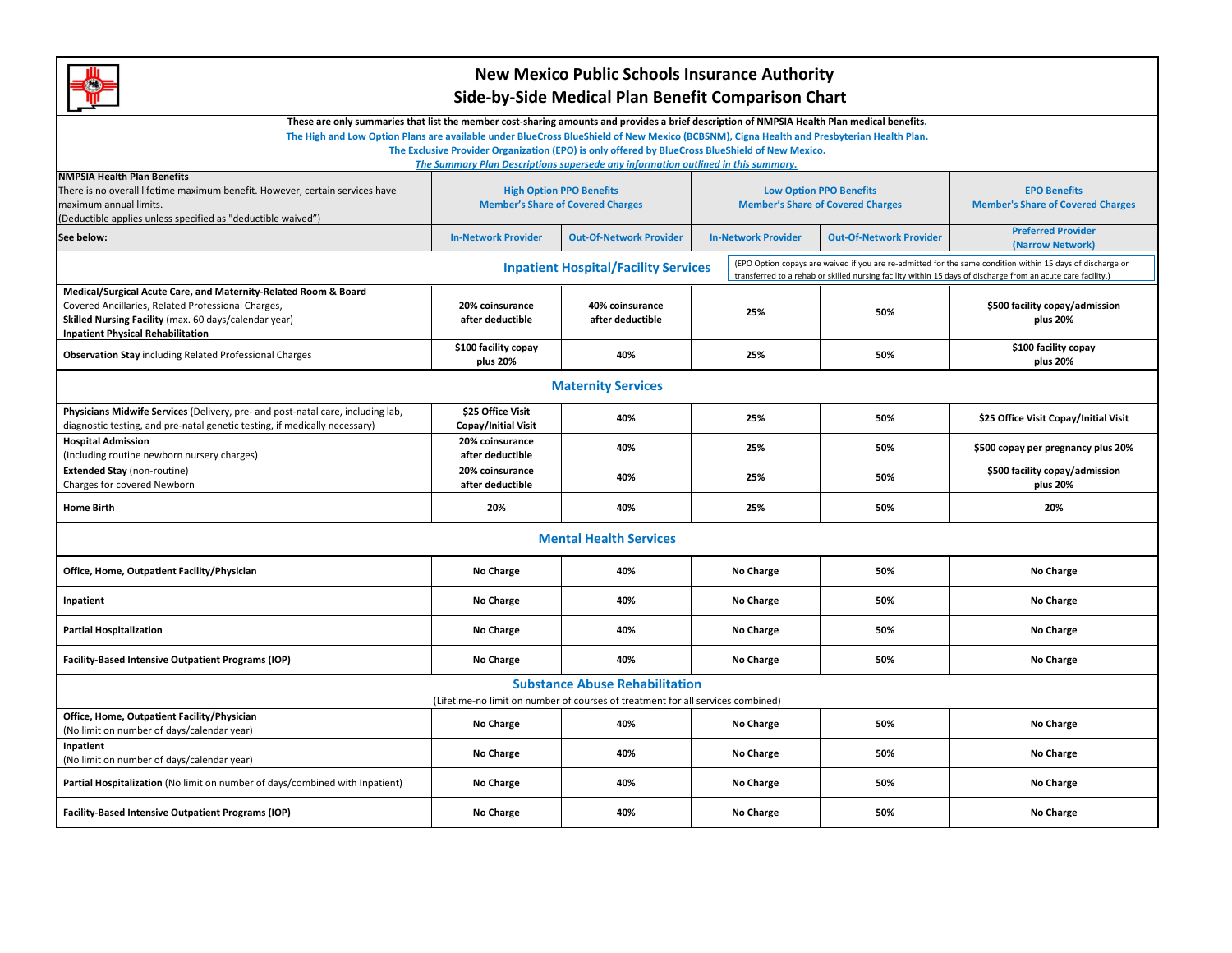

|                                                                                                                                                                                                                                                                                          |                                                                                                                 | Side-by-Side Medical Plan Belletic Companson Chart                                                                                                                                    |                                                                                                    |                                                                                       |                                                                                                              |
|------------------------------------------------------------------------------------------------------------------------------------------------------------------------------------------------------------------------------------------------------------------------------------------|-----------------------------------------------------------------------------------------------------------------|---------------------------------------------------------------------------------------------------------------------------------------------------------------------------------------|----------------------------------------------------------------------------------------------------|---------------------------------------------------------------------------------------|--------------------------------------------------------------------------------------------------------------|
| These are only summaries that list the member cost-sharing amounts and provides a brief description of NMPSIA Health Plan medical benefits.<br>The High and Low Option Plans are available under BlueCross BlueShield of New Mexico (BCBSNM), Cigna Health and Presbyterian Health Plan. |                                                                                                                 | The Exclusive Provider Organization (EPO) is only offered by BlueCross BlueShield of New Mexico.<br>The Summary Plan Descriptions supersede any information outlined in this summary. |                                                                                                    |                                                                                       |                                                                                                              |
| <b>NMPSIA Health Plan Benefits</b><br>There is no overall lifetime maximum benefit. However, certain services have<br>maximum annual limits.<br>(Deductible applies unless specified as "deductible waived")                                                                             | <b>High Option PPO Benefits</b><br><b>Member's Share of Covered Charges</b>                                     |                                                                                                                                                                                       | <b>Low Option PPO Benefits</b><br><b>Member's Share of Covered Charges</b>                         |                                                                                       | <b>EPO Benefits</b><br><b>Member's Share of Covered Charges</b>                                              |
| See below:                                                                                                                                                                                                                                                                               | <b>In-Network Provider</b><br><b>Out-Of-Network Provider</b>                                                    |                                                                                                                                                                                       | <b>In-Network Provider</b>                                                                         | <b>Out-Of-Network Provider</b>                                                        | <b>Preferred Provider</b><br>(Narrow Network)                                                                |
|                                                                                                                                                                                                                                                                                          |                                                                                                                 | <b>Residential Treatment Center</b>                                                                                                                                                   |                                                                                                    |                                                                                       |                                                                                                              |
| <b>Residential Treatment Center (RTC):</b><br>(For adults age 18 & older only)<br>(No limit on number of days/and no limit on days/admit)                                                                                                                                                | No Charge                                                                                                       | 40%                                                                                                                                                                                   | No Charge                                                                                          | 50%                                                                                   | No Charge                                                                                                    |
| Outpatient Hospital/Facility/Ambulatory Surgery Facility<br>(Including Related Professional Charges)                                                                                                                                                                                     | 20% coinsurance<br>after deductible                                                                             | 40%                                                                                                                                                                                   | 25%                                                                                                | 50%                                                                                   | \$150 copay<br>plus 20%                                                                                      |
| Short-Term Rehabilitation, Outpatient and Office: Occupational, Physical & Speech<br><b>Therapy Services</b>                                                                                                                                                                             | \$25 copay<br>(deductible waived)<br>up to \$250;<br>thereafter no charge<br>for the remaining<br>calendar year | 40%                                                                                                                                                                                   | \$30<br>(deductible waived)                                                                        | 50%                                                                                   | \$25 copay<br>(deductible waived)<br>up to \$250; thereafter<br>no charge for the remaining<br>calendar year |
| <b>Smoking/Tobacco Use Cessation</b><br>(Includes medication, hypnotherapy, acupuncture, related tests, and any counseling<br>programs not eligible under Routine/Preventive Services)                                                                                                   | No Charge<br>For Prescription Drugs, see<br>your Express Scripts<br>Plan for details                            | 50%<br>For Prescription Drugs, see<br><b>your Express Scripts</b><br>Plan for details                                                                                                 | No Charge<br>For Prescription Drugs, see<br><b>your Express Scripts</b><br><b>Plan for details</b> | 50%<br>For Prescription Drugs, see<br><b>your Express Scripts</b><br>Plan for details | No Charge<br>For Prescription Drugs,<br>see your Express Scripts<br><b>Plan for details</b>                  |
| Supplies, Durable Medical Equipment, Prosthetics & Functional Orthotics (Support<br>hose limited to 12 pair (or 24 hose). Mastectomy Bras up to 6 per calendar year.)<br>Prior Authorization needed for services over \$1,000                                                            | 20%                                                                                                             | 40%                                                                                                                                                                                   | 25%                                                                                                | 50%                                                                                   | 20%                                                                                                          |
| <b>Insulin Pump Supplies</b><br>(Insertion sets, reservoirs)                                                                                                                                                                                                                             | No Charge<br>(deductible waived)                                                                                | 40%                                                                                                                                                                                   | No Charge<br>(deductible waived)                                                                   | 50%                                                                                   | No Charge<br>(deductible waived)                                                                             |
| Therapy: Chemotherapy and Radiation Therapy                                                                                                                                                                                                                                              | No Charge<br>(deductible waived)                                                                                | 40%                                                                                                                                                                                   | 25%                                                                                                | 50%                                                                                   | No Charge<br>(deductible waived)                                                                             |
| <b>Therapy: Dialysis</b>                                                                                                                                                                                                                                                                 | 20%                                                                                                             | 40%                                                                                                                                                                                   | 25%                                                                                                | 50%                                                                                   | 20%                                                                                                          |
| <b>Transplant Services</b><br>Maximums apply to donor charges, travel, and lodging. Services must be received at<br>a facility that contracts with the plan or with a national transplant network approved<br>by the plan.                                                               | Applicable copays based on<br>place and<br>type of service                                                      | <b>Not Covered</b>                                                                                                                                                                    | Applicable copays based on<br>place and<br>type of service                                         | <b>Not Covered</b>                                                                    | Applicable copays based<br>on place and<br>type of service                                                   |
| <b>Urgent Care</b><br>(Includes all services and supplies such as x-ray/labs/ physician fees)                                                                                                                                                                                            | \$50 copay<br>(deductible waived)                                                                               | 40%                                                                                                                                                                                   | \$60 copay<br>(deductible waived)                                                                  | 50%                                                                                   | \$45 copay<br>(deductible waived)                                                                            |